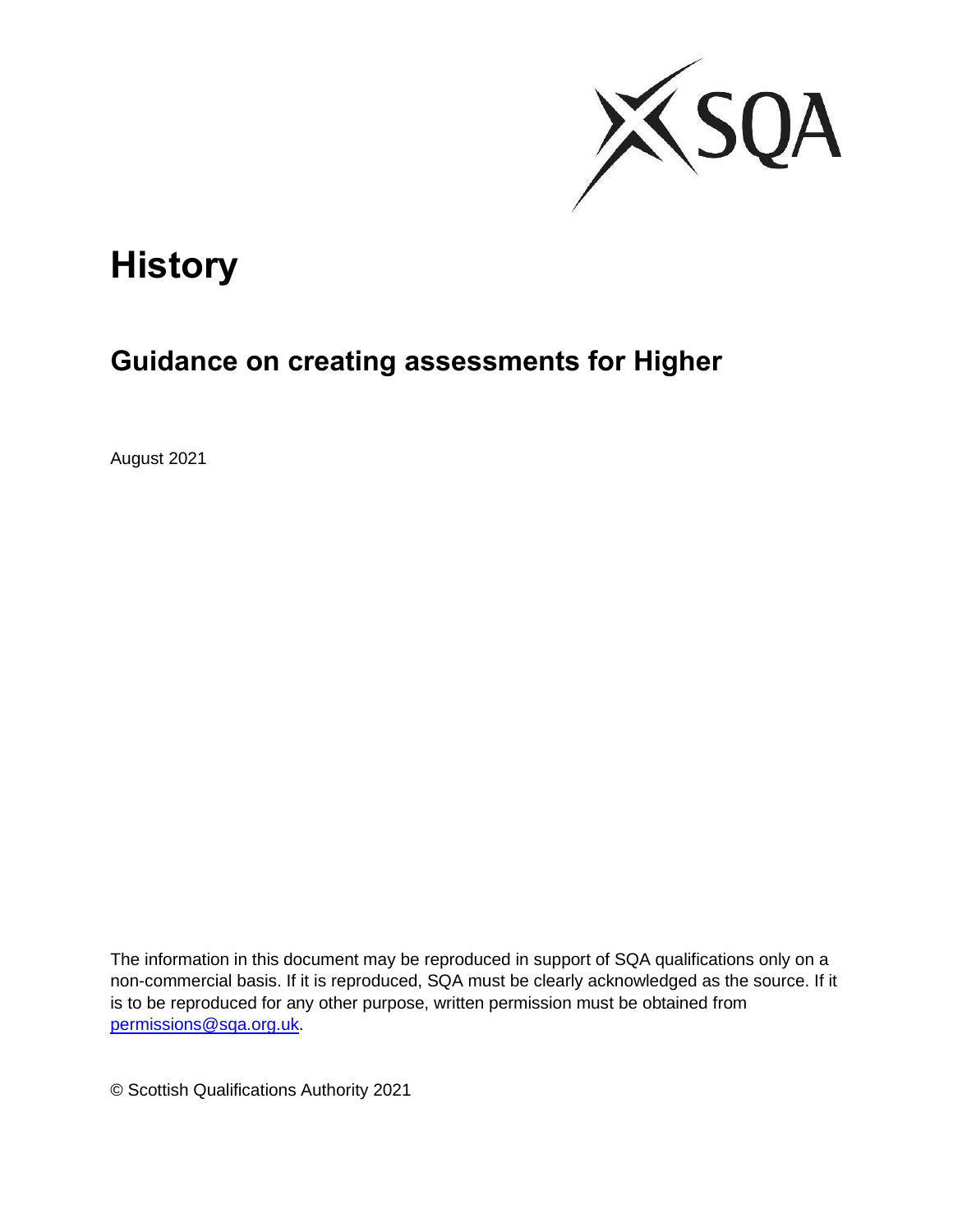## **Introduction**

The following guidance is based on checklists used by SQA Higher History examiners. It provides guidance to teachers and lecturers on the creation of assessment items which align with national standards.

## **Guidance**

## **Question paper 1: British, European and world history (44 marks)**

## **Structure**

- Three from six key issues are sampled (in 2022 only, four from six key issues will be sampled) in Section 1 — British and Section 2 — European and world.
- The order of the three issues (or the order of the four issues in 2022) are the same in both Section 1 — British and Section 2 — European and world.

## **Questions and marking instructions**

- The questions match the relevant key issues in the course specification.
- For evaluation type questions the isolated factor matches an area in the relevant **description of content** in the course specification.
- The stems 'How important . . . ?', 'To what extent . . . ?', and *'Quote . . .* How valid is this view . . *.* ?' are used (established practice is one of each stem per section).
- The marking instructions include the factors in the course specification.

## **Question paper 2: Scottish history (36 marks)**

## **Structure**

- All four key issues are sampled. There are four questions each question is based on one of the key issues.
- The four types of question used are:
	- a source evaluation question (8 marks)
	- a two-source interpretation question (10 marks)
	- a source contextualisation question (10 marks)
	- a knowledge question (8 marks)
- The four question types above can be asked in any order.
- The source evaluation (Evaluate…) question must be based on an area from the **description of content** in the course specification.
- ◆ The two-source interpretation (How much do...) question must be based on an area from the **description of content** in the course specification.
- The source contextualisation (How fully…) question must be based on a **key issue** in the course specification.
- The knowledge (Explain) question must be based on a **key issue** in the course specification.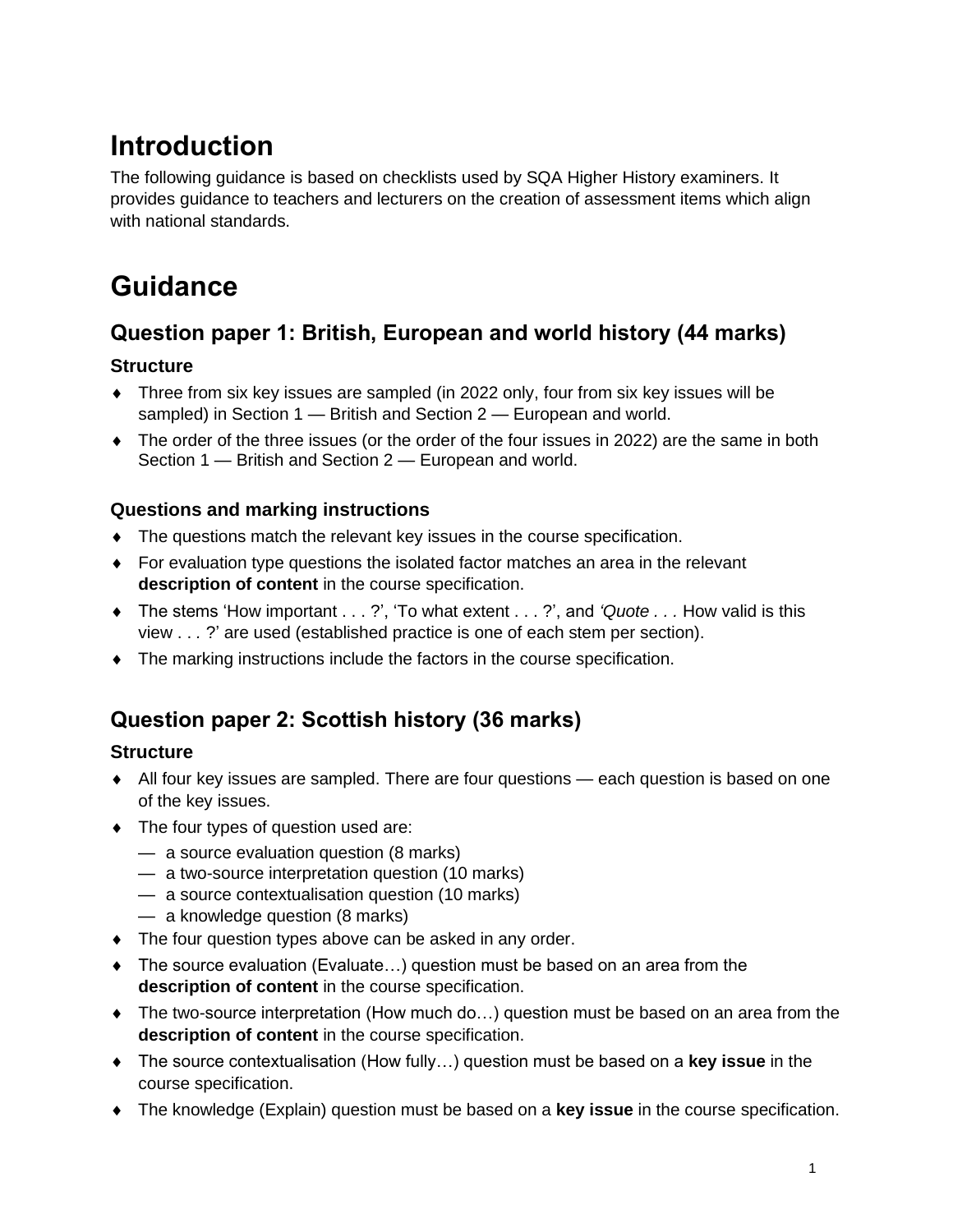### **Questions and marking instructions**

### **The source evaluation (Evaluate…) question and marking instructions**

- ◆ The stem 'Evaluate the usefulness of Source X as evidence of ...' is used.
- The **type** of primary source is accessible and appropriate for Higher level (please refer to the Higher History Scottish specimen question paper and past papers from 2018 and 2019).
- $\bullet$  The source rubric is written in the appropriate format for the type of source  $\bullet$  please refer to the Higher History Scottish specimen question paper and past papers from 2018 and 2019.
- $\bullet$  The source is between 120 and 160 words.
- The source contains three clear source content points.
- The nature of the source content points enables candidates to readily provide points of significant omission.
- The source contains at least one distracter.
- The marking instructions include possible evaluative comments on the usefulness of each aspect of the source (author, type, purpose, timing and content) which link to the Scottish issue in the question.
- The marking instructions include relevant and specific Scottish historical knowledge as points of significant omission.

### **The two-source interpretation (How much do…) question and marking instructions**

- The stem 'How much do Sources X and Y reveal about differing interpretations of ….?' is used.
- The source rubric is written in the format author, *text* (date) please refer to the Higher Scottish history specimen question paper and the 2019 Higher Scottish history paper.
- The sources are between 120 and 160 words.
- The sources are secondary and show differing interpretations and/or views from an area in the **description of content** as identified in the question.
- ◆ Each source contains three clear interpretations and/or views.
- ◆ Each source contains at least one distracter.
- The marking instructions include points identified from the source and possible comments demonstrating interpretation of the views in each source.
- The marking instructions include the overall interpretation and/or viewpoint of each source.
- The marking instructions include relevant and specific Scottish historical knowledge as points of significant omission.

#### **The source contextualisation (How fully…) question and marking instructions**

- ◆ The stem 'How fully does Source X explain ....?' is used.
- The source rubric is written in the format author, *text* (date) please refer to the Higher History Scottish specimen question paper and past papers from 2018 and 2019.
- The source is between 120 and 160 words.
- The source contains four clear interpretation points.